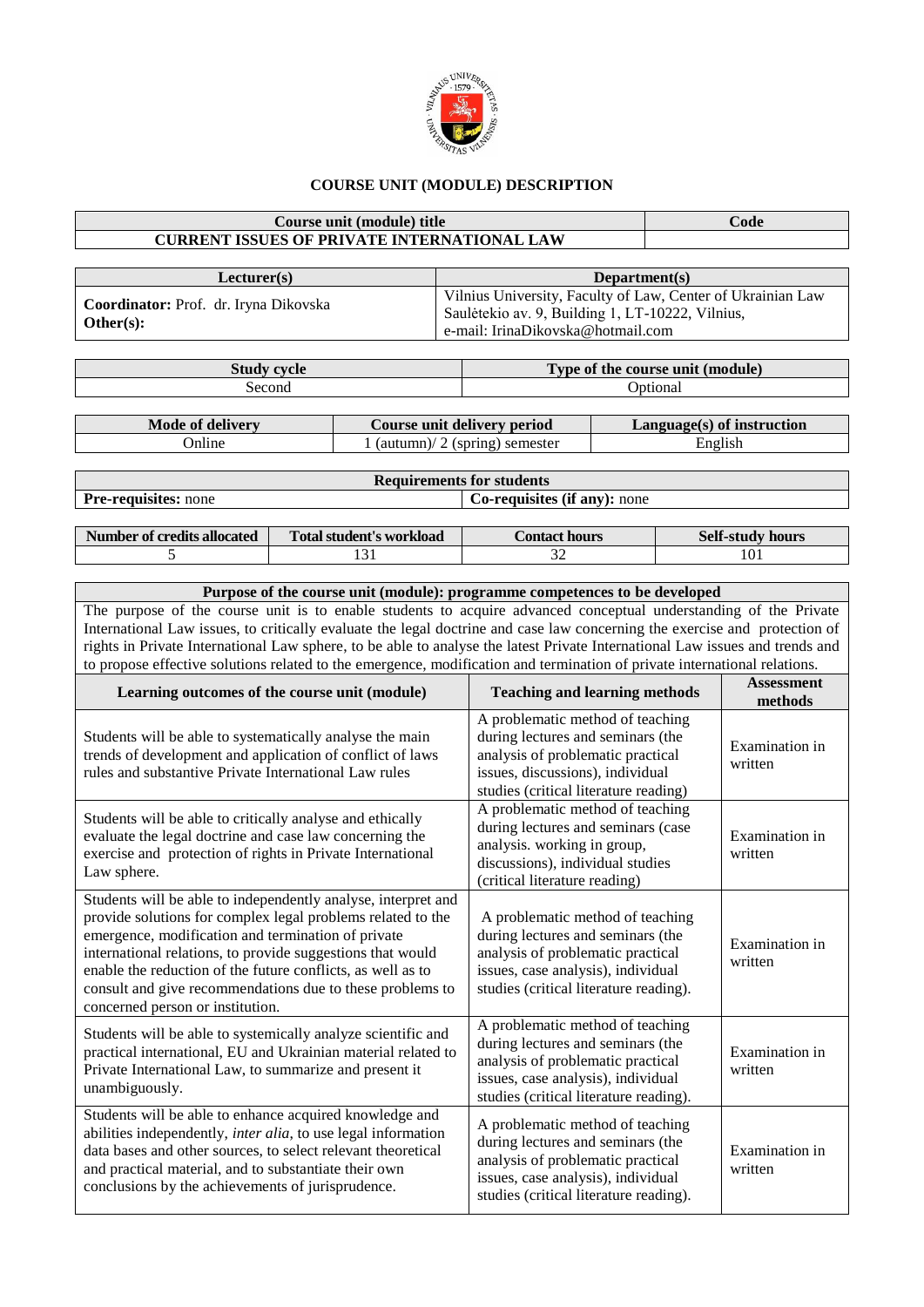| Content: breakdown of the topics                                                                            |                | <b>Contact hours</b> |                |                    |                       |                             |                         | Self-study: hours and assignments |                                                                                                                |
|-------------------------------------------------------------------------------------------------------------|----------------|----------------------|----------------|--------------------|-----------------------|-----------------------------|-------------------------|-----------------------------------|----------------------------------------------------------------------------------------------------------------|
|                                                                                                             |                | Consultations        | Seminars       | Practical sessions | Laboratory activities | Internship/work<br>dacement | <b>Contact hours</b>    | Self-study hours                  | <b>Assignments</b>                                                                                             |
| Introduction. Some Issues of Making<br>1.<br>and Application of Private<br><b>International Law Sources</b> | $\overline{2}$ |                      | $\mathfrak{D}$ |                    |                       |                             | 4                       | 18                                | Reading academic literature and<br>main legal sources. Analysis of<br>relevant cases in the court<br>practice. |
| Characterization in Modern Private<br>2.<br><b>International Law</b>                                        | $\overline{2}$ |                      | $\overline{2}$ |                    |                       |                             | $\overline{\mathbf{4}}$ | 12                                | Reading academic literature and<br>main legal sources. Analysis of<br>relevant cases in the court<br>practice. |
| Some Issues of Legal Regulation of<br>3.<br><b>International Contracts</b>                                  | 2              |                      | 2              |                    |                       |                             | $\overline{\mathbf{4}}$ | 12                                | Reading academic literature and<br>main legal sources. Analysis of<br>relevant cases in the court<br>practice. |
| Some Issues of Legal Regulation of<br>4.<br>Non-Contractual Obligations                                     | $\overline{2}$ |                      | $\overline{2}$ |                    |                       |                             | 4                       | 12                                | Reading academic literature and<br>main legal sources. Analysis of<br>relevant cases in the court<br>practice. |
| Some Issues of International<br>5.<br><b>Succession Law</b>                                                 | 2              |                      | $\overline{2}$ |                    |                       |                             | $\overline{\mathbf{4}}$ | 12                                | Reading academic literature and<br>main legal sources. Analysis of<br>relevant cases in the court<br>practice. |
| Some Issues of International Family<br>6.<br>Law                                                            | $\overline{2}$ |                      | $\overline{2}$ |                    |                       |                             | $\overline{\mathbf{4}}$ | 12                                | Reading academic literature and<br>main legal sources. Analysis of<br>relevant cases in the court<br>practice. |
| Some Issues of International Civil<br>7.<br>Procedure                                                       | $\overline{2}$ |                      | $\overline{2}$ |                    |                       |                             | $\overline{\mathbf{4}}$ | 12                                | Reading academic literature and<br>main legal sources. Analysis of<br>relevant cases in the court<br>practice. |
| Some Issues of International<br>8.<br><b>Commercial Arbitration</b>                                         | $\overline{2}$ |                      | $\overline{2}$ |                    |                       |                             | 4                       | 11                                | Reading academic literature and<br>main legal sources. Analysis of<br>relevant cases in the court<br>practice. |
| <b>Total</b>                                                                                                | 16             |                      | 16             |                    |                       |                             | 32 101                  |                                   |                                                                                                                |

| Assessment                | Weight,    | <b>Assessment</b>                    | <b>Assessment criteria</b>                                                                                                                                                                                                                                                                                                                                                                                                                                                                                                                                                                                                                                                                                                                                                                                                                                                                                                                     |  |  |  |
|---------------------------|------------|--------------------------------------|------------------------------------------------------------------------------------------------------------------------------------------------------------------------------------------------------------------------------------------------------------------------------------------------------------------------------------------------------------------------------------------------------------------------------------------------------------------------------------------------------------------------------------------------------------------------------------------------------------------------------------------------------------------------------------------------------------------------------------------------------------------------------------------------------------------------------------------------------------------------------------------------------------------------------------------------|--|--|--|
| strategy                  | percentage | period                               |                                                                                                                                                                                                                                                                                                                                                                                                                                                                                                                                                                                                                                                                                                                                                                                                                                                                                                                                                |  |  |  |
| Examination<br>in written | 100        | During the<br>examination<br>session | Two practical situations related to be solved by the students in written,<br>where students are expected to demonstrate the advanced theoretical<br>knowledge of the issues studied during the course, conceptual<br>understanding of the complexities of Private International Law Sources.<br>Final exam is evaluated by the 10 points assessment criteria for the final<br>evaluation:<br>10 points (excellent), excellent knowledge and abilities;<br>9 points (very good), strong, good knowledge and abilities;<br>$\bullet$<br>8 points (good), better than average knowledge and abilities;<br>7 points (average), average knowledge and abilities, with minor<br>$\bullet$<br>mistakes;<br>6 points (satisfactory), knowledge and abilities are lower than<br>٠<br>medium, includes some mistakes;<br>5 points (weak), knowledge and abilities satisfies minimal<br>$\bullet$<br>requirements;<br>$4-1$ points – unsatisfactory.<br>٠ |  |  |  |